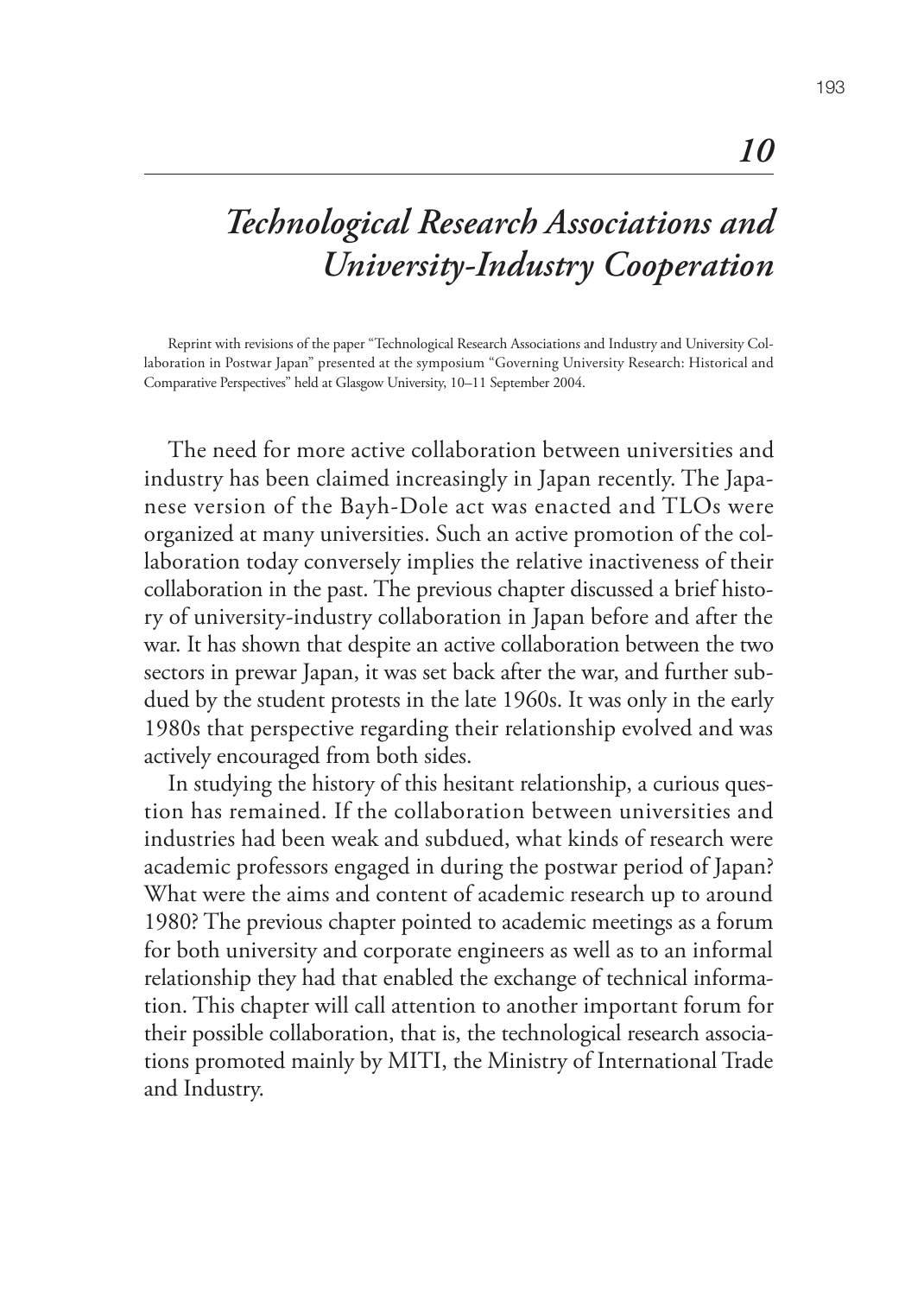## *1. The Ōkōchi Award*

For the technological rise of postwar Japan, many crucial technologies were imported from abroad. Corporate engineers created many other important innovations. Academic engineers, on the other hand, rarely appear in postwar stories of Japanese industrial miracles. To examine the contribution of both academic and corporate engineers, it would be convenient to have an overview of major technological achievements in postwar Japan, and for that purpose, a list of awards given to important engineering innovations has been investigated. A list of such awards could possibly serve as an index for major technical innovations in the period. The author has consulted for this purpose the Ōkōchi Award, which was established in 1954 in honor of Masatoshi Ōkōchi, the former director of the Institute of Physical and Chemical Research. The awards were given for the most significant industrial innovations, both basic and practical.

According to the official history of Ōkōchi Award, only about seventeen out of 281 innovations were the outcome of industry and university collaborations.**<sup>1</sup>** Of these seventeen awarded innovations, some originated from research done by university faculty members, and others from that done by corporate engineers. Several other examples show that the awarded innovations were the outcome of fruitful collaboration from within cooperative research groups, both formal and informal.

## *2. Technological Research Associations*

Of these formal and informal meetings, I have been particularly interested in the group called "kenkyū kumiai" or the Technological Research Association. In 1975, an Ōkōchi award was given for the

<sup>1.</sup> Ōkōchishō Sanjusshūnen Kinen Shuppan Henshū Iinkai, ed., *Ōkōchishō Sanjūnen no Ayumi: Jushōgo no Tenkai to Hakyū Kōka* (*The Course of Thirty Years of the Ōkōchi Award: Developments and Effects after the Award*) (Tokyo: Ōkōchi Kinenkai, 1987).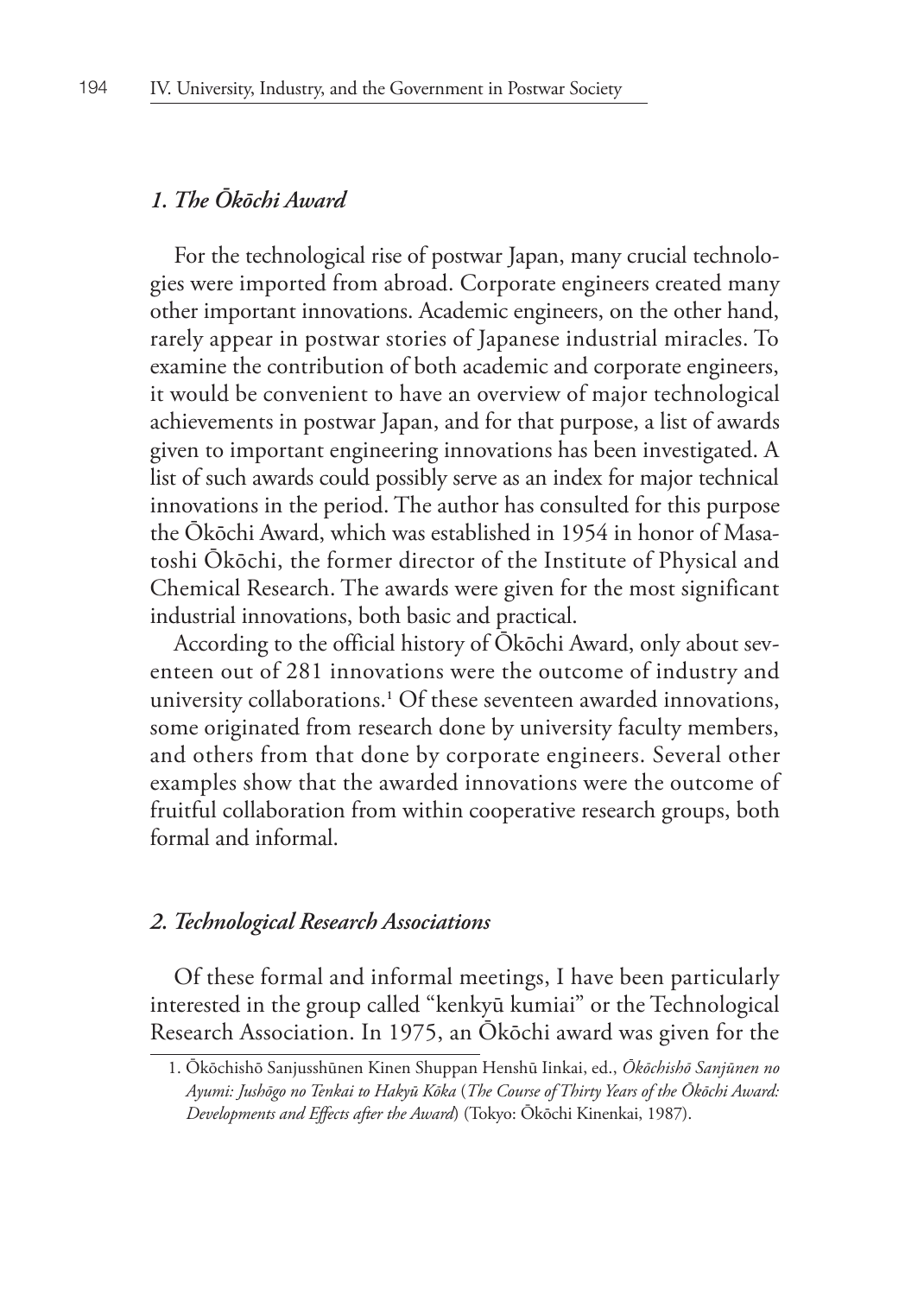development of a measuring device for optical response functions, which was the result of the collaboration between a university professor, corporate engineers, and researchers at a national laboratory as the activity of the Optical Industry Technological Research Association.

The system of technological research associations was formally established with the enactment of the Law on Technological Research Association in Mining and Manufacturing in 1961 with MITI's initiative. According to the law, these research associations could only consist of corporate members, and excluded academic universities, presumably reflecting the discord between the two ministries supervising them. However, its actual procedure permitted active participation of academic engineers as consultants or subcontractors.

*The 30 Year History of Technological Research Associations* tells us about the origin of the idea of research associations. After the war, Masao Sugimoto, Director of the Mechanical Testing Laboratory under MITI's Agency of Industrial Science and Technology, became interested in the system of research associations created in Britain in 1917. Sugimoto visited and investigated British research associations and wrote a report on it in the mid 1950s.**<sup>2</sup>** He concluded the report with the necessity to establish such organizations in Japan to promote the R&D activities of smaller companies. Soon after the publication of his paper, several research associations were organized to work on automobile technologies: filters (1956), radiators (1957), air springs (1958), and engine parts (1961), although they did not in fact become formal research associations under the 1961 law, because large automobile corporations were reluctant to follow the rule that required a democratic process of decision-making by all member companies. Behind the establishment of these research associations, there was a large amount of funding for industrial research provided by the Agency of Industrial Science and Technology at MITI. Research associations were considered suitable outlets to receive such public funds. Starting at three million yen in 1949, it grew to 30 mil-

<sup>2.</sup> Masao Sugimoto, "Eikoku no Kenkyū Seido nitsuite (On the System of Research Associations in Britain)," *Nihon Kikai Gakkaishi* (*Journal of the J.S.M.E.*), 59 (1956): 589–593.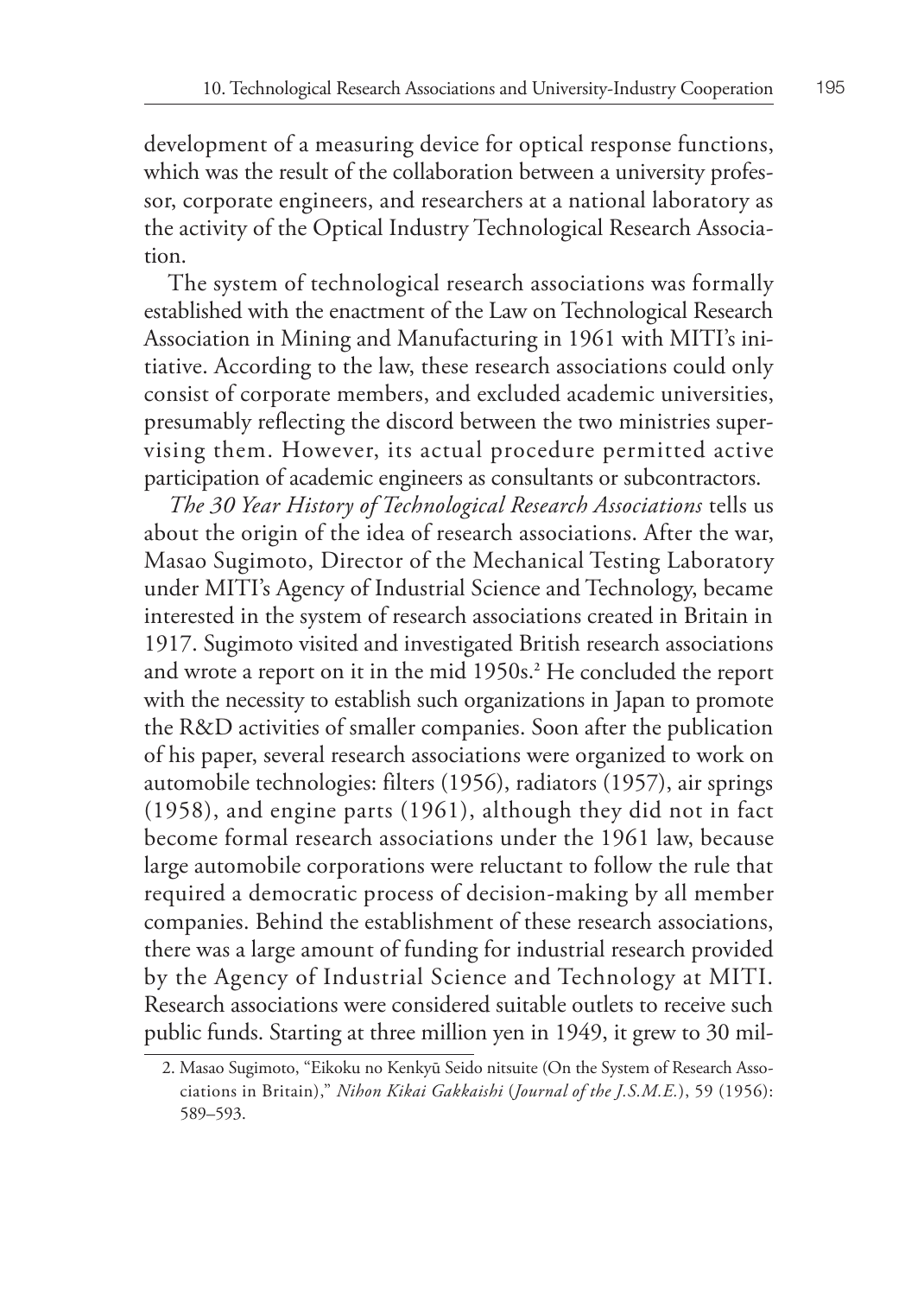lion yen in 1950 and half a billion yen around 1959.

*The 30 Year History of Technological Research Associations* lists 94 technological research associations, of which 52 were still active in 1990. **<sup>3</sup>** The number of associations established during these three decades is as follows: 13 during the first decade from 1961 to 1970; 34 during the second decade from 1971 to 1980; and 47 during the last decade from 1981 to 1990. The areas of technology covered by the associations and the numbers of established associations in respective areas are as follows: machine and electronics industries, 35; chemistry, 24; non iron material, 10; textiles and paper, 6; electric power, 6; steel, 4; others, 9. The tables of technological associations list their member companies and, if any, the universities or university professor who were intended to serve as technical consultants or leaders. Of the 94 research associations, only twelve or so associations explicitly refer to the participation of university faculty.

Among others, the above cited Optical Industrial Technology Research Association particularly fostered active collaboration between industrial and university researchers. It originated in the informal Camera Technology Meeting, which had been organized after the war by engineers of the Machine Testing Laboratory. An Optical Informal Meeting of the Society of Applied Physics followed up on part of the activities of the meeting, and the Industrial Technology Committee of the Japanese Society of the Camera Industry followed up on the more technical part. The latter committee was reorganized as the Technological Research Association of the Camera Industry in 1956 at the initiative of the engineer of the Machine Testing Laboratory and a MITI bureaucrat modeling the system after British research associations, specifically the Scientific Instrument Research Association. This research association tackled several technological topics including a method to prevent lenses from tarnishing, improvements in grinding and polishing techniques, and the development of a measuring method for the response function of lenses. With the enactment of the above Law of Technological Research

<sup>3.</sup> Kōkōgyō Gijutsu Kenkyūkumiai Kondankai, ed., *Kōkōgyō Gijutsu Kenkyūkumiai 30 Nenno Ayumi* (*30 Year History of Technological Research Associations of Mining and Industry*) (Tokyo: Japan Society for the Promotion of Industrial Technology, 1991).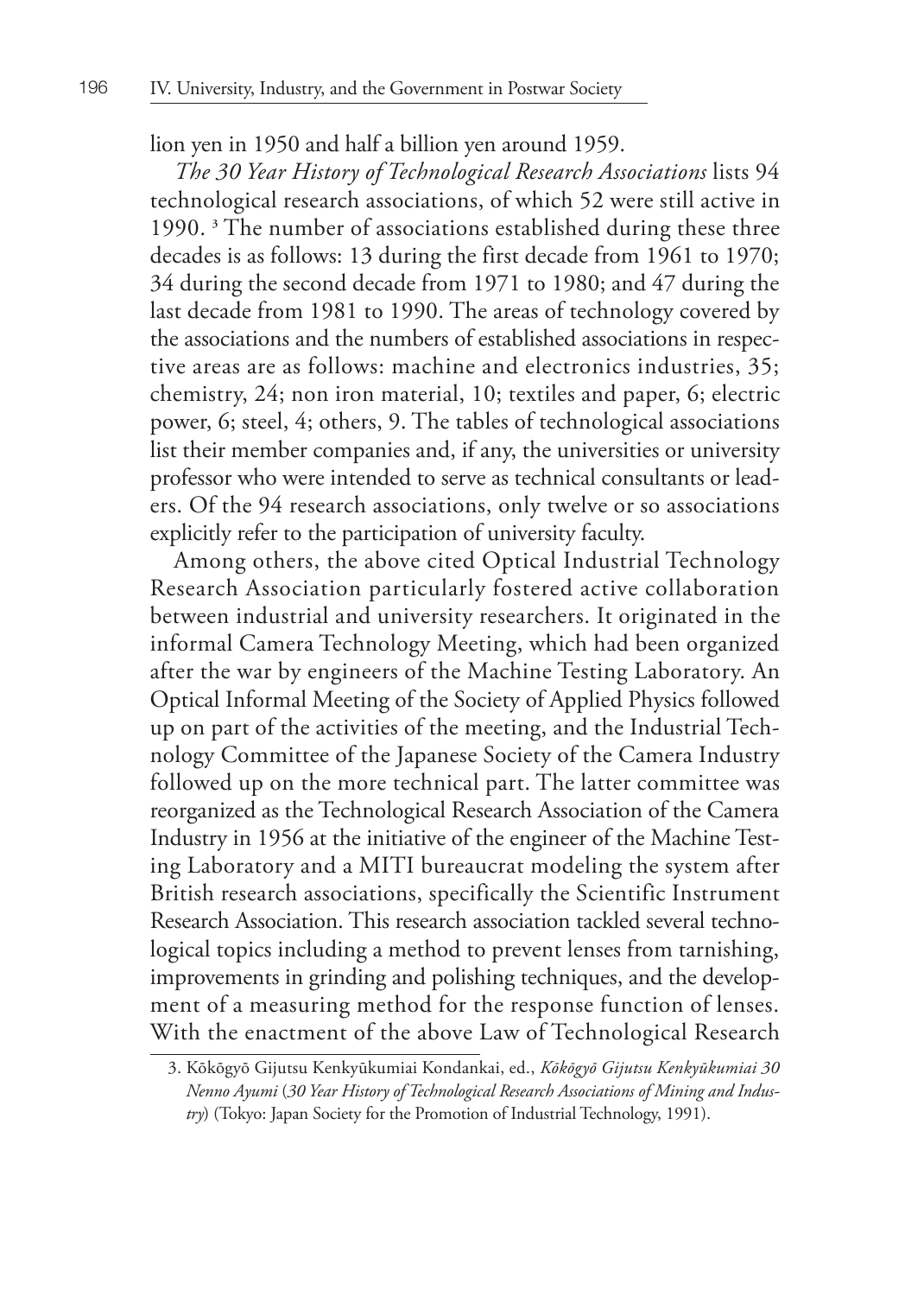Associations, it was finally reorganized as the Optical Industrial Technology Research Association, and previous research themes continued to be studied. At all phases of reorganization, it consistently encouraged close and active collaboration among engineers from industry, universities, and government laboratories.

One of the first topics pursued at the Association was on the problem of lenses tarnishing. The problem was originally assigned from the Society of the Camera Industry, and duly studied by members of the Association. Koreo Kinoshita's interim report captured quite well the nature and function of the research association and of universityindustry collaboration using this organization. According to Kinoshita, they at first had attempted to find one single best method to prevent the problem, but soon found that the variety of manufacturing procedures of different member companies made it inappropriate to provide only one method. They investigated the causes of tarnish, searched exhaustively for conditions to prevent it, and gave practical preventive advice to the engineers of each participant company. By the time of the publication of the interim report, most companies had already solved the problem of tarnish, aided by research outcomes of this group. The report was therefore intended to provide basic knowledge and techniques to those not attending the committee. In it, he even used single-underlines and double-underlines in order to clarify that experimental findings were "fairly certain" and "definitely certain," respectively. Kinoshita's pedagogical stance was consistent with his formal position as a physics professor at a private university, and his reservation from providing specific and practical advice somehow reflected the role of the technological association. In another case, a university professor who had studied a new technology at an American university played a crucial role in stimulating another research activity at this association.

Although it is not certain that the active collaboration between corporate and academic engineers at the Optical Technology Research Association was a typical case, the authors of the history of these research associations state that it was so. Their statement on the industry and university collaboration in relation to this institutional system is worth full quotation: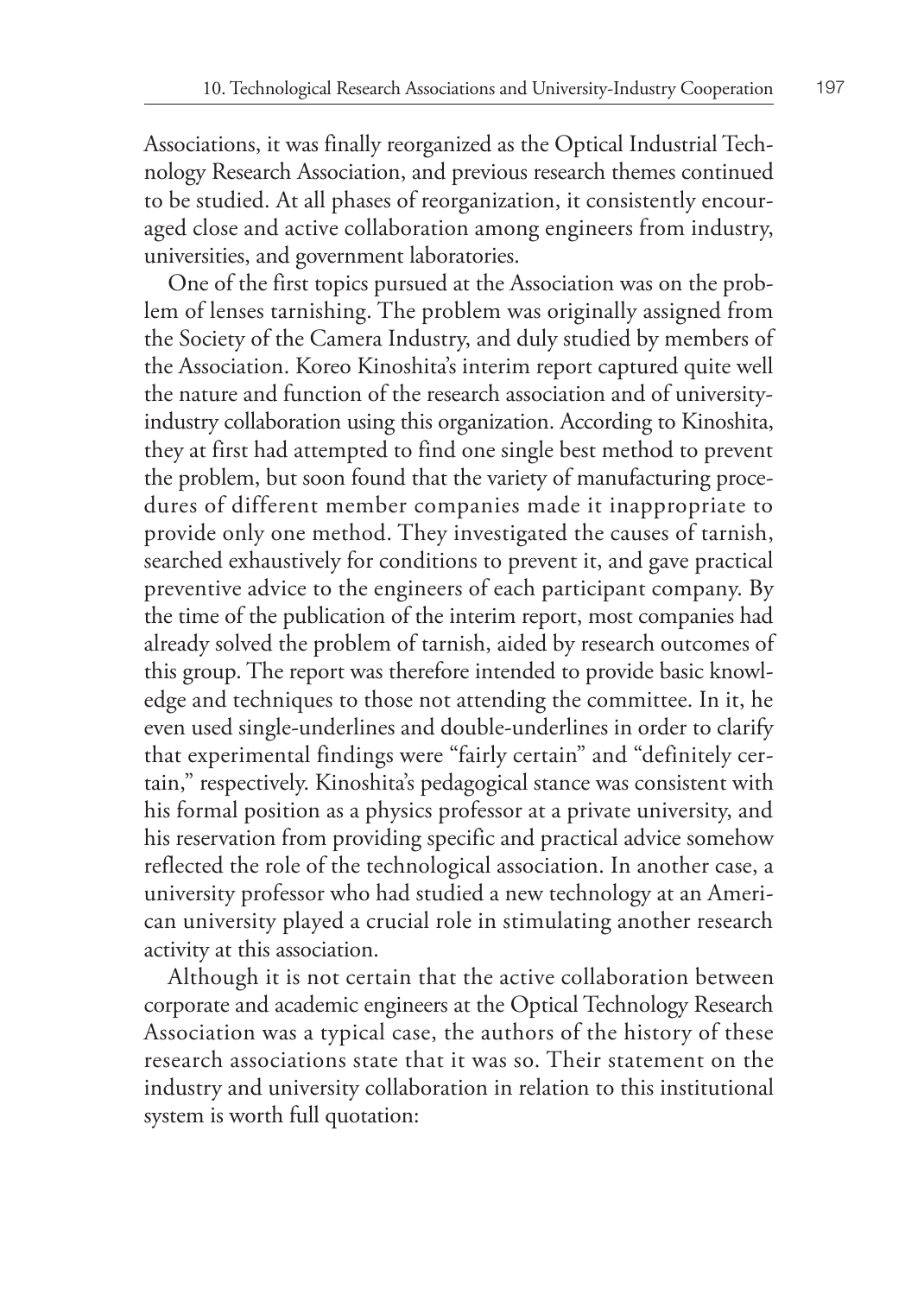We cannot escape to observe that Technological Research Associations became a forum to combine universities and industry, and contributed to promote industry and university collaboration.

After the war, Japanese universities showed a strong refusal to collaborate with industries because it only profits private companies. But university departments of science and engineering recognized the great importance of university and industry collaboration for the improvement of technological standards and industrial development, and both sides have closely collaborated. Therefore, the need for university and industry collaboration was consistently emphasized in postwar Japan.

Technological Associations, being organizations of collaborative research of private companies, were not public organizations like foundations, but *they were regarded to possess a public character, and university researchers were able to cooperate relatively easily on research and development of technological research associations.* When technological research associations received grants-in-aid or money-in-trust from the government, in particular, they were well justified to cooperate with the government and participate in the association, easily and actively. Those from universities took positions as consultants or engineering members, and played important roles in making research plans, leading the execution of plans, and assessing research outcomes.

University researchers were also able to obtain knowledge of advanced technologies through the participation in research and development of cutting-edge technologies. They thankfully recounted that they acquired condensed technological knowledge usually unobtainable by routine attendance at academic meetings.

What is particularly important is the creation of a human network among university and corporate engineers. It seems that these human networks will play an important role for the exchange of technological information after the end of research and development. By the R&D activities of technological research associations, the climate for university and industry collaboration has been created and reluctance of universities to collaborate with private